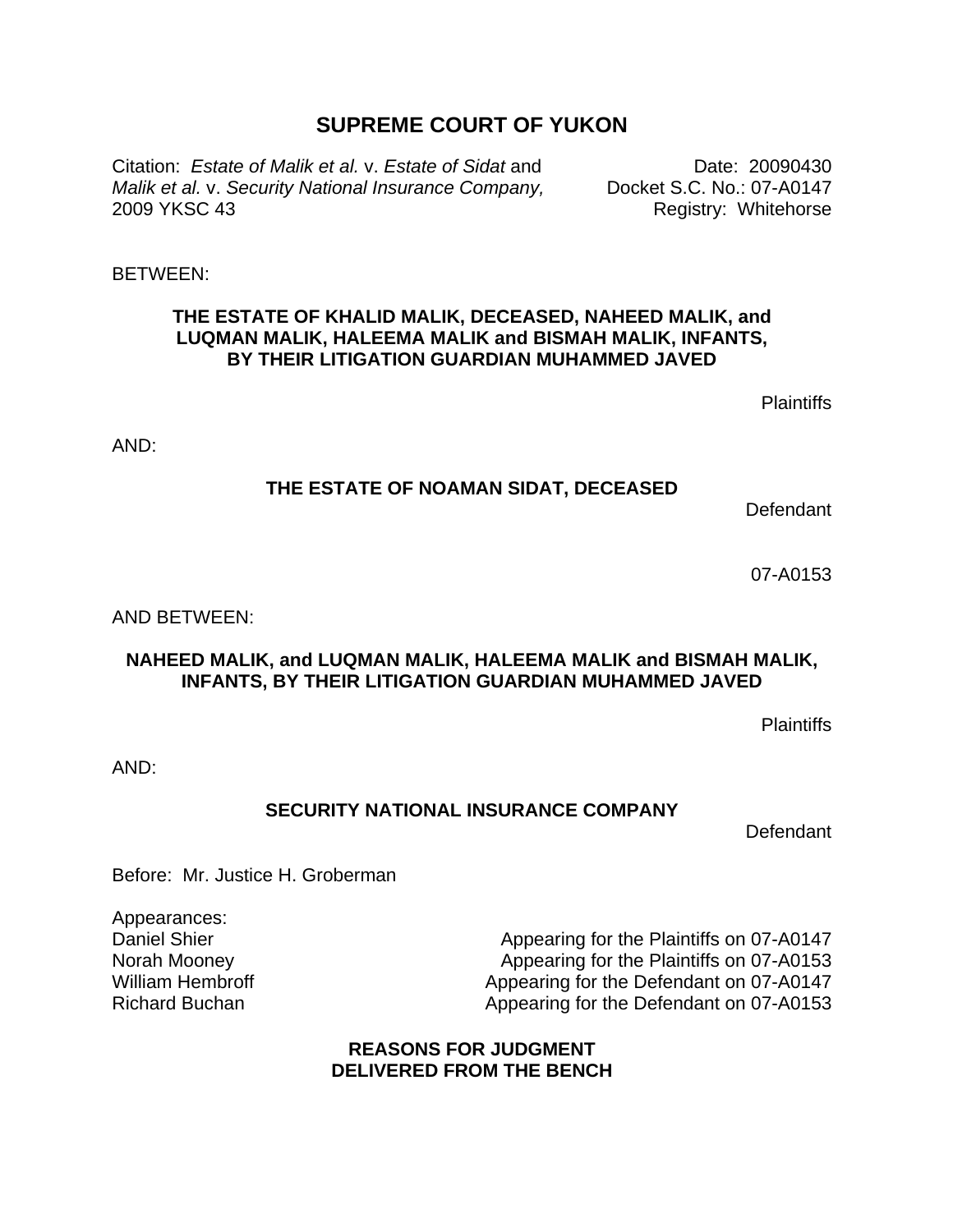[1] GROBERMAN J. (Oral): I have before me applications in two matters to strike portions of the statements of claim. The matters are related and I shall treat this as an application in the matter of the estate of Khalid Malik against the estate of Noaman Sidat, deceased. It is common ground, I think, that the other action against an insurer must stand or fall in the same manner as the primary action between the estate of Malik and the estate of Sidat.

[2] These are claims arising out of the death of Khalid Malik, who died on July 24, 2006, in a motor vehicle accident. The defendant, Mr. Sidat, also died in the accident, and it is alleged that he was the driver of the motor vehicle and was negligent. An action was not brought until February 15, 2008. At issue on this application are claims that arise under the *Fatal Accidents Act*, R.S.Y. 2002, c. 86, in favour of Mr. Malik's wife and his children. The defendant argues that the claims are time-barred, not having been brought within the one-year period provided by s. 8(4) of the *Fatal Accidents Act*. That section provides as follows:

> Except if it is expressly declared in another Act that it operates despite this Act, an action, including an action to which subsection 2(5) or (6) applies, may be brought under this Act within one year after the death of the deceased, but, subject to subsection 5(4), no such action shall be brought thereafter.

[3] It is common ground that apart from sections of the *Survival of Actions Act*, R.S.Y. 2002, c. 212, that I will refer to, none of the other provisions described would extend the time period beyond one year from the date of death of the deceased.

[4] The *Survival of Actions Act* provides in s. 4 that certain actions against a deceased are preserved and survive the death of that person. Section 9(3) of that Act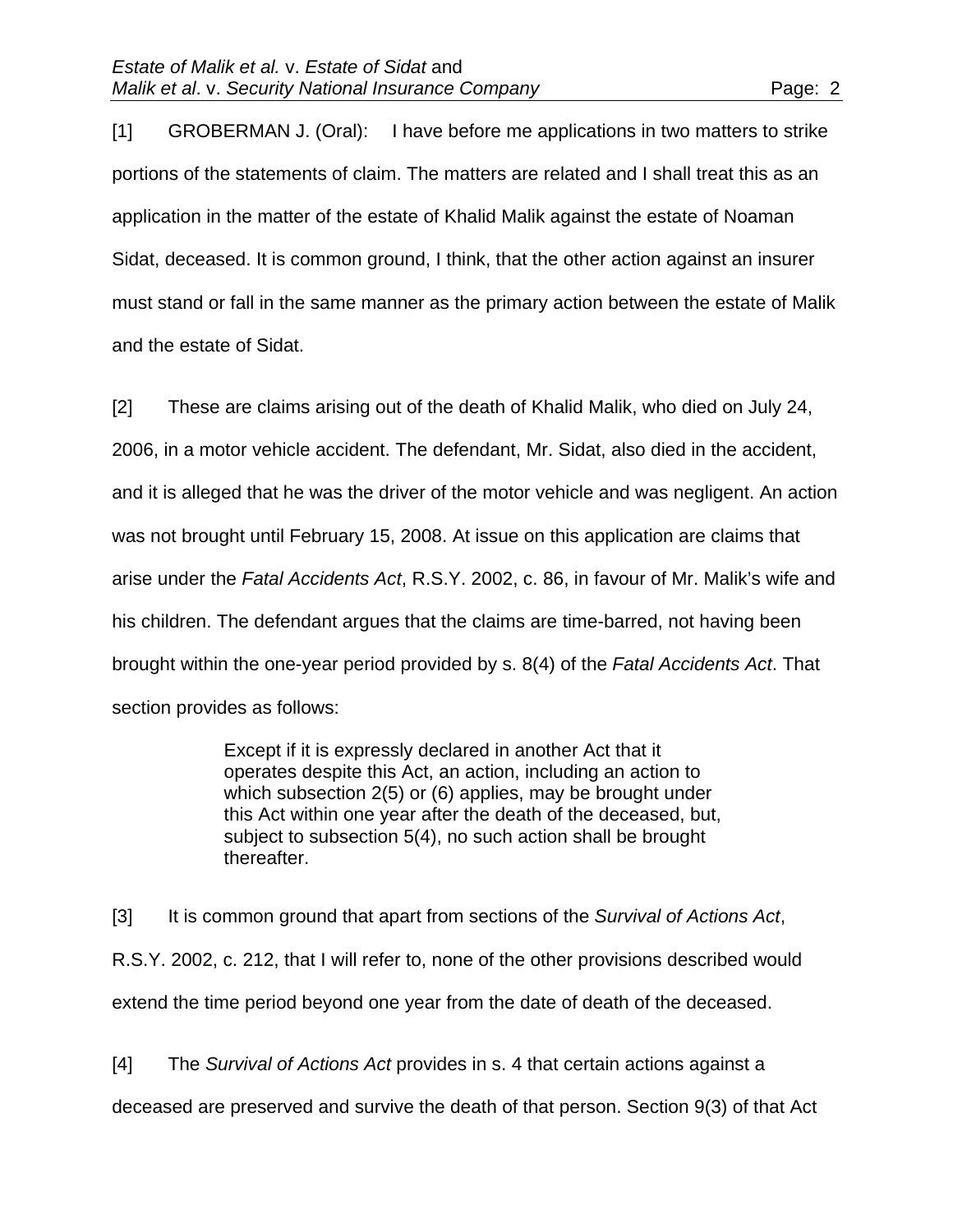states that:

Proceedings on a cause of action that survives under section 4 may be brought

(a) within the time otherwise limited for the bringing of the action, which shall be calculated from the date the damage was suffered; or

(b) within one year from the date the damage was suffered, whichever is the longer period.

[5] As I read s. 4 of the *Survival of Actions Act* it is in broad enough terms to cover claims under the *Fatal Accidents Act*, and as I read s. 9(1) of the *Survival of Actions Act* it clearly applies explicitly, notwithstanding any provision in the *Fatal Accidents Act*. The result is that under the *Fatal Accidents Act* there is a one-year limitation from the date of the deceased's death, and under the *Survival of Actions Act* there is a one-year limitation from the date damage was suffered.

[6] The first issue in this case is whether the application as brought ought to succeed. It has been brought under Rule 18 and Rule 20. In my view this is not a claim that can be struck under Rule 20 since it depends on a pleading of a defence. Because Rule 20 will apply only when the statement of claim does not state a proper cause of action it appears to me that, at least in the action against the Sidat estate, Rule 20 cannot be used. It may be that Rule 20 is apt in the insurer's defence because that action depends upon the success of the Sidat action, and therefore if the Sidat action is dismissed under Rule 18, conceivably Rule 20 would be sufficient to strike the claims in the other action.

[7] It is clear to me that the causes of action that are challenged should be struck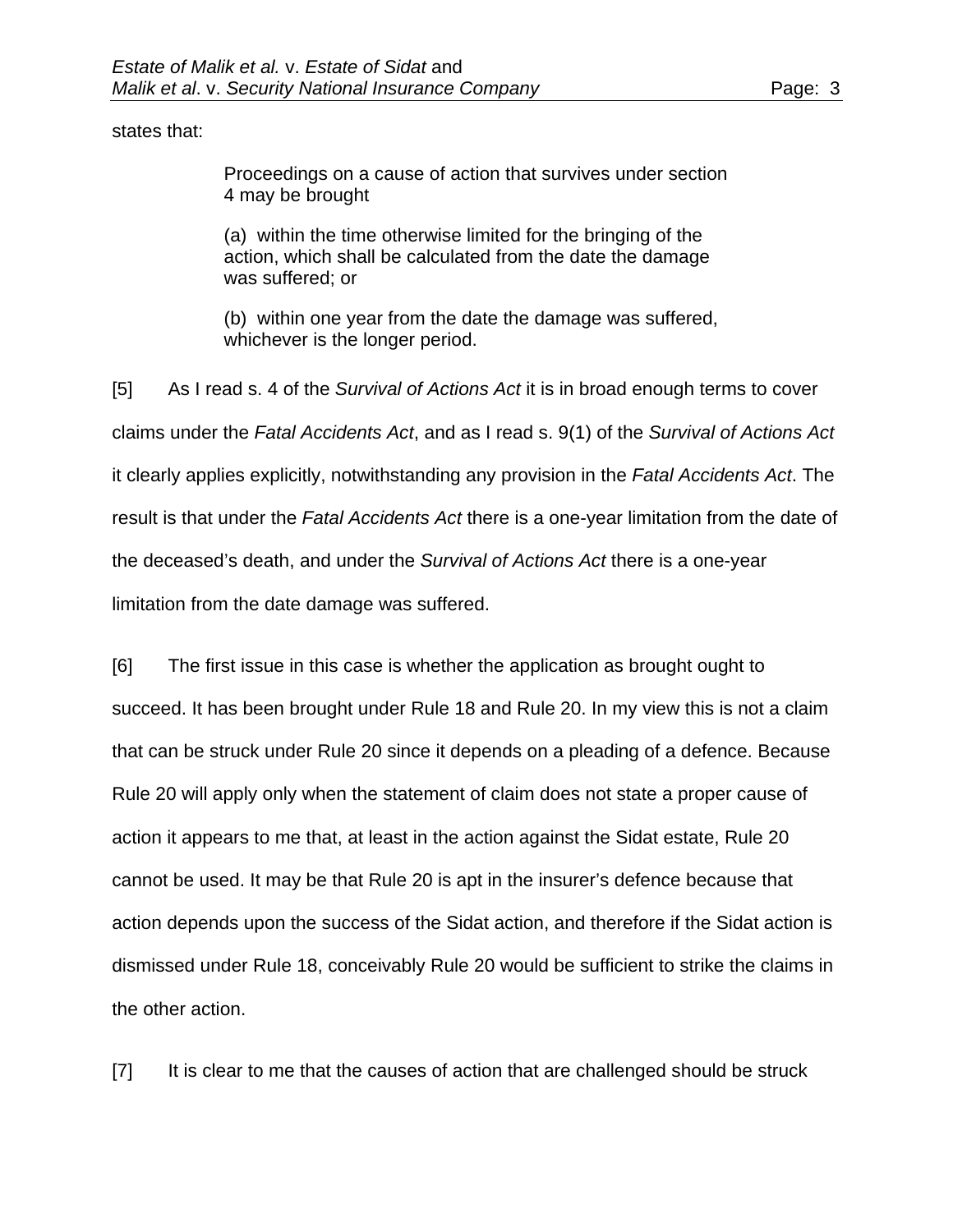from the statement of claim unless an argument can be made that the limitation periods set out in the *Fatal Accidents Act* and *Survival of Actions Act* can be extended under the doctrine of discoverability or disability.

[8] The doctrine of discoverability serves to extend a limitation period so that it does not start to run until such time as material facts needed to found the cause of action are reasonably discoverable.

[9] The doctrine of disability provides that a person who is disabled from bringing an action by mental infirmity or being an infant does not have time run against him or her until such time as the disability is cured.

[10] In my view, the limitation period cannot be extended in this case on the basis of the ground of disability. It is clear in the *Statutes of Yukon* that there is no intent that all limitation periods be extended for disability, and in particular I note that within the *Limitation of Actions Act,* R.S.Y. 2002, c. 139, s. 5 extends the limitation period for persons under disability only for certain types of action and not others. There is nothing in either the *Fatal Accidents Act* or the *Survival of Actions Act* that can be read as extending the periods for persons under disability.

[11] I also note that under the *Fatal Accidents Act* it is normally the executor or the administrator that is to bring the action, and in my view it is not appropriate to read the *Act* as allowing an extension in cases where minors may benefit from the action.

[12] That leaves the doctrine of discoverability, which has been the subject of considerable litigation in Canada. The general rule with respect to discoverability has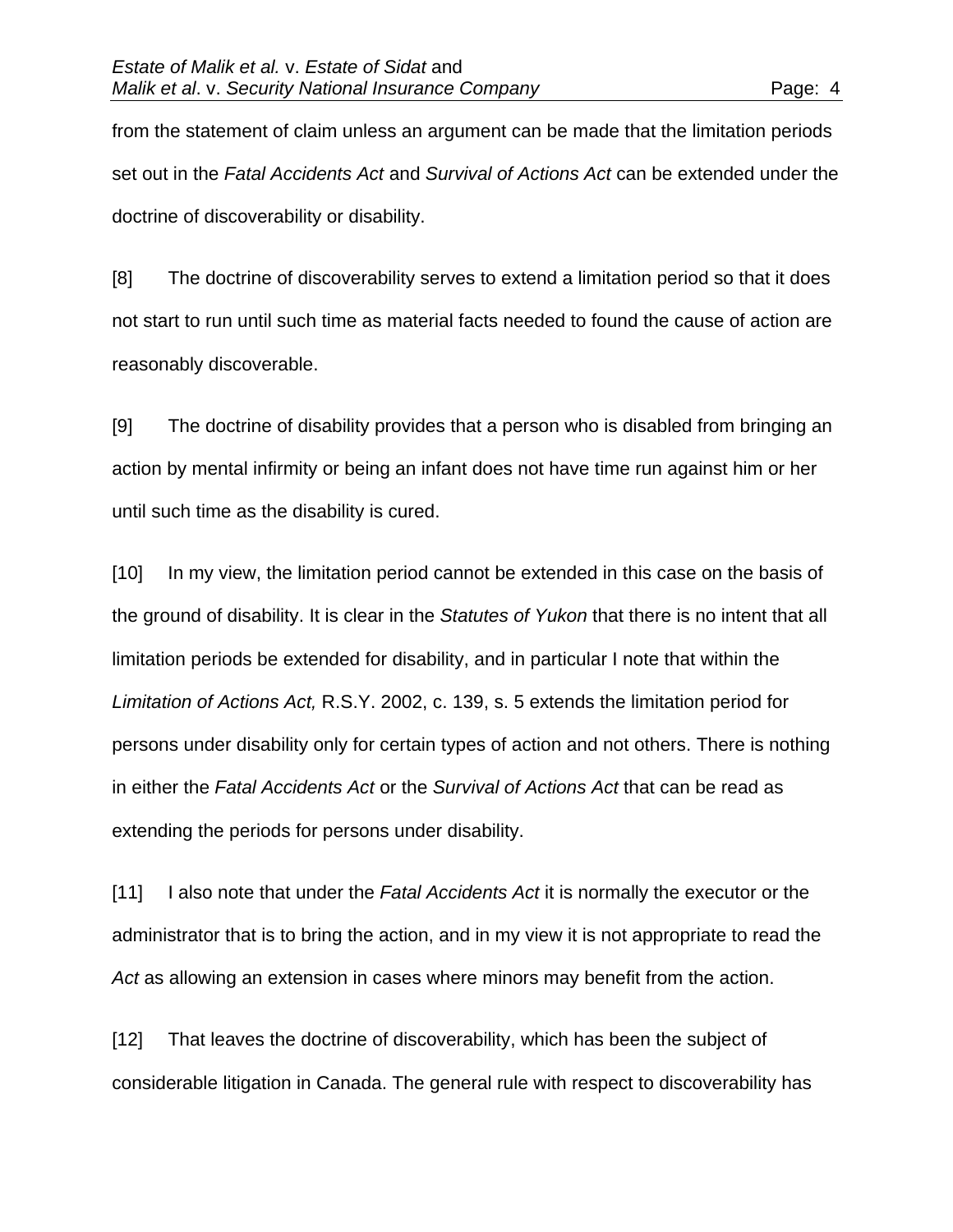been set out in the cases of *Peixeiro* v. *Haberman*, [1997] 3 S.C.R. 549, and in the case

of *Fehr* v. *Jacob (Man. C.A.)*, 1993, 14 C.C.L.T. (2d) 200. In the *Fehr* v. *Jacob* case,

which was quoted with approval by the Supreme Court of Canada in *Peixeiro*, it was

said:

In my opinion, the judge-made discoverability rule is nothing more than a rule of construction. Whenever a statute requires an action to be commenced within a specified time from the happening of a specific event, the statutory language must be construed. When time runs from "the accrual of the cause of action" or from some other event which can be construed as occurring only when the injured party has knowledge of the injury sustained, the judge-made discoverability rule applies. But, when time runs from an event which clearly occurs without regard to the injured party's knowledge, the judge-made discoverability rule may not extend the period the legislature has prescribed.

[13] That general rule was also applied by the Ontario Court of Appeal in the case of

*Waschkowski* v. *Hopkinson Estate*, 2000, 47 O.R. (3d) 370. In that case Justice Abella

J.A., as she then was, explained at paras. 8 to 9 that the limitation period in the *Trustee* 

*Act*, R.S.O. 1990, c. T.23, was not extended by discoverability. She quoted from

*Peixeiro* and held that "there is no temporal elasticity possible when the pivotal event is

the date of a death."

[14] In the case of *Czyz* v. *Langenhahn,* 1998, 158 D.L.R. (4th) 615, the Alberta Court

of Appeal was called upon to interpret a section of the *Limitations of Actions Act*, R.S.A.

1980, c L-1 5, which provided that an action

… for negligence or malpractice by reason of professional services requested or rendered may be commenced within one year from the date when the professional services terminated in respect of the matter that is the subject of the complaint but not afterwards.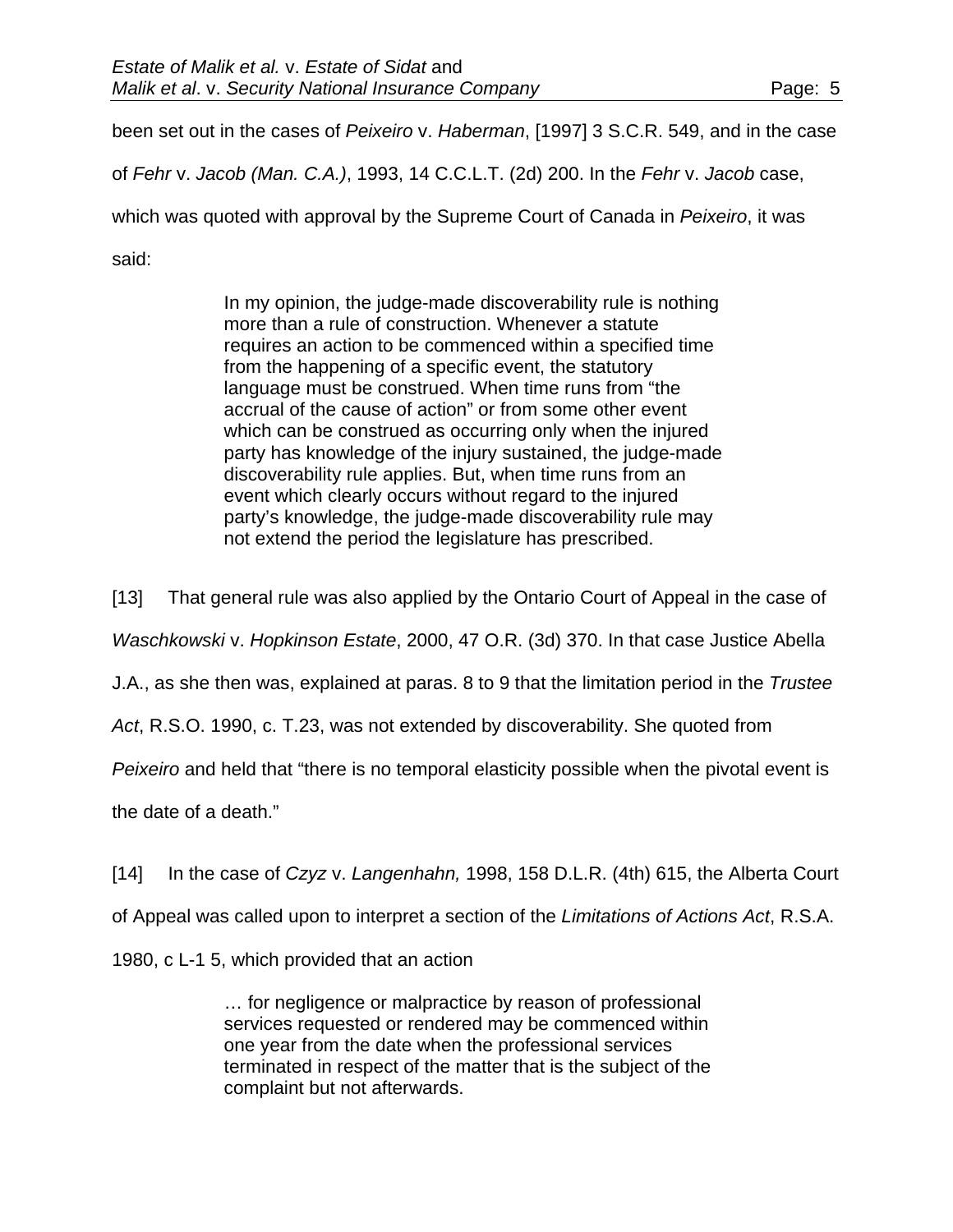The Court, citing *Fehr* v. *Jacobs, supra,* held that that period could not be extended by the discoverability doctrine.

[15] On the face of it, the legislation we are here considering is similar. The provision in the *Fatal Accidents Act* explicitly provides that the action shall be brought within one year of the death of the deceased. While the language in the *Survival of Actions Act* is less clear, in that it depends on the date the damage arises, it seems to me that there is no issue here with respect to determining the date of death.

[16] Were there no other case law on the issue, I would have thought that the analysis in the *Fehr* case would apply and that the one-year limitation period cannot be extended by the doctrine of discoverability. There are, however, two Canadian cases that suggest otherwise.

[17] The first is the decision of Mr. Justice Vertes in the Supreme Court of the Northwest Territories in *Norn* v. *Stanton Regional Hospital*, [1998] N.W.T.J. No. 88. In that case a statute which is similar in all material respects to the Yukon *Fatal Accidents Act* was construed as allowing discoverability because the cause of action depended on the death being wrongful. Thus, notwithstanding that the *Act* provided for a one-year limitation from the date of death, Mr. Justice Vertes concluded that it was at least arguable that the discoverability doctrine applied. He therefore refused to strike the claim on a summary judgment application.

[18] In the case of *Burt* v. *LeLacheur*, 2000 NSCA 90, the Nova Scotia Court of Appeal held that the doctrine of discoverability applied to a statute that set the date of death as the date from which the limitation was to be measured.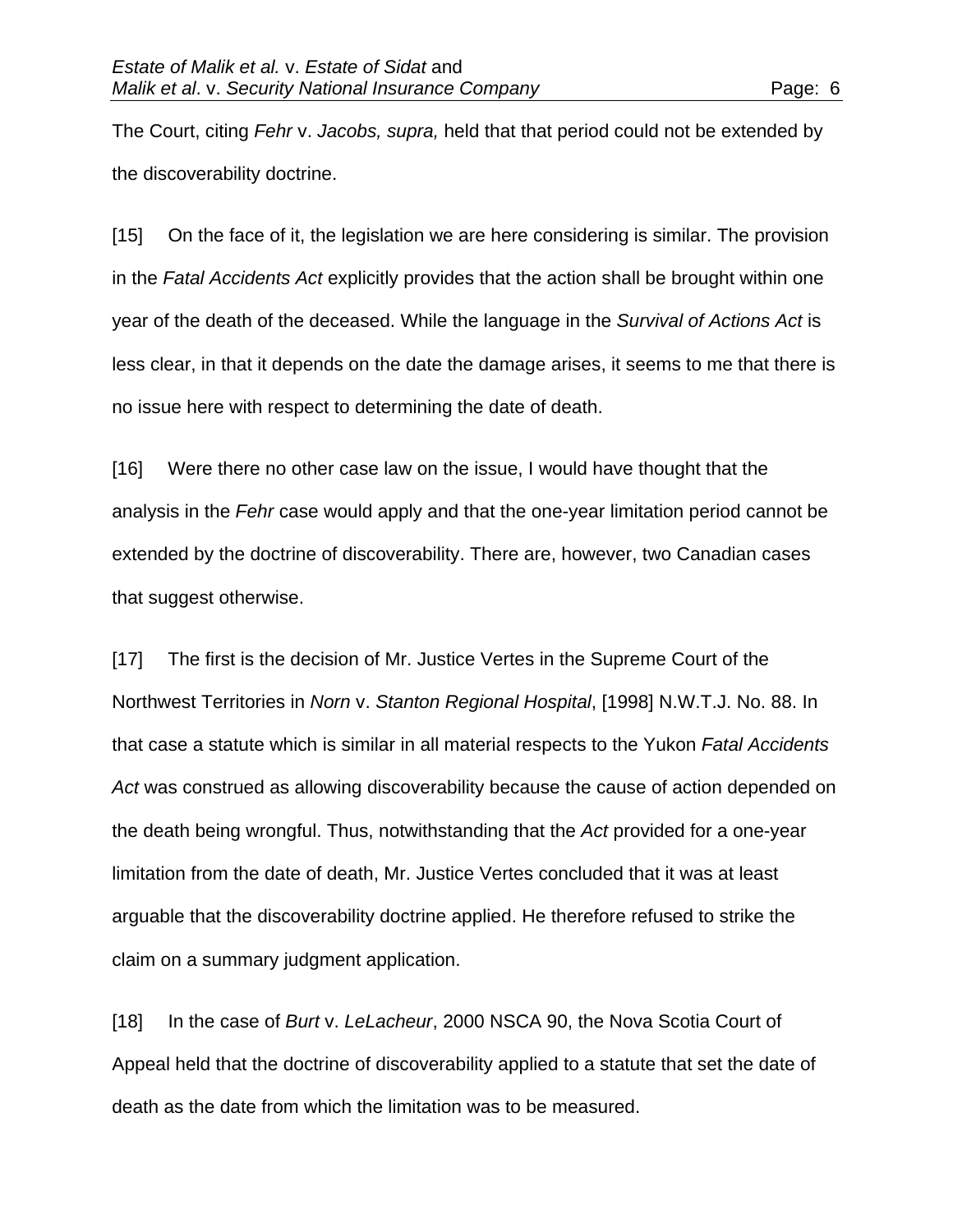[19] The most recent authoritative decision in this area is the 2005 decision of the Supreme Court of Canada in *Ryan* v. *Moore*, [2005] S.C.J. No. 38. In that case the Court cited *Fehr* and *Peixeiro,* with approval, and also relied on the *Waschkowski* case. On the face of it, that decision suggests that no extension can be provided where there is a clear event that is supposed to be the commencement of the limitation period.

[20] Were it not for the Supreme Court of Canada's discussion of the *Burt* v.

*LeLacheur* case I would have no hesitation in finding that that case held that legislation

of the sort we are here considering is not subject to extension by discoverability.

However, in the *Ryan* case, the Supreme Court of Canada cites *Burt* v. *LeLacheur* and,

rather than finding it wrongly decided, distinguishes it, saying at para. 30:

In *Burt*, the death of a person for which an action can be brought under the *Fatal Injuries Act* does not merely refer to the time of death as provided in the *Survival of Actions Act*, but to a "wrongful death". It is not an event totally unrelated to the accrual of the cause of action. Hence, the death of the person there is in fact a "constituent element of the cause of action", contrary to the present case.

[21] The *Ryan* case, then, seems to suggest that in addition to the question of whether a statute provides for a specific event as the beginning of a limitation period, one must also look to the constituent elements of a cause of action. To the extent that that can be read as the ratio of the *Ryan* case, it would appear that discoverability might be read into a statute such as Yukon's *Fatal Accidents Act*.

[22] In my view, the matter being complex and not free from doubt, it is not an appropriate one to be decided under Rule 18. In particular, it seems to me that if there are complex legal issues to be decided, it makes sense that they be decided in the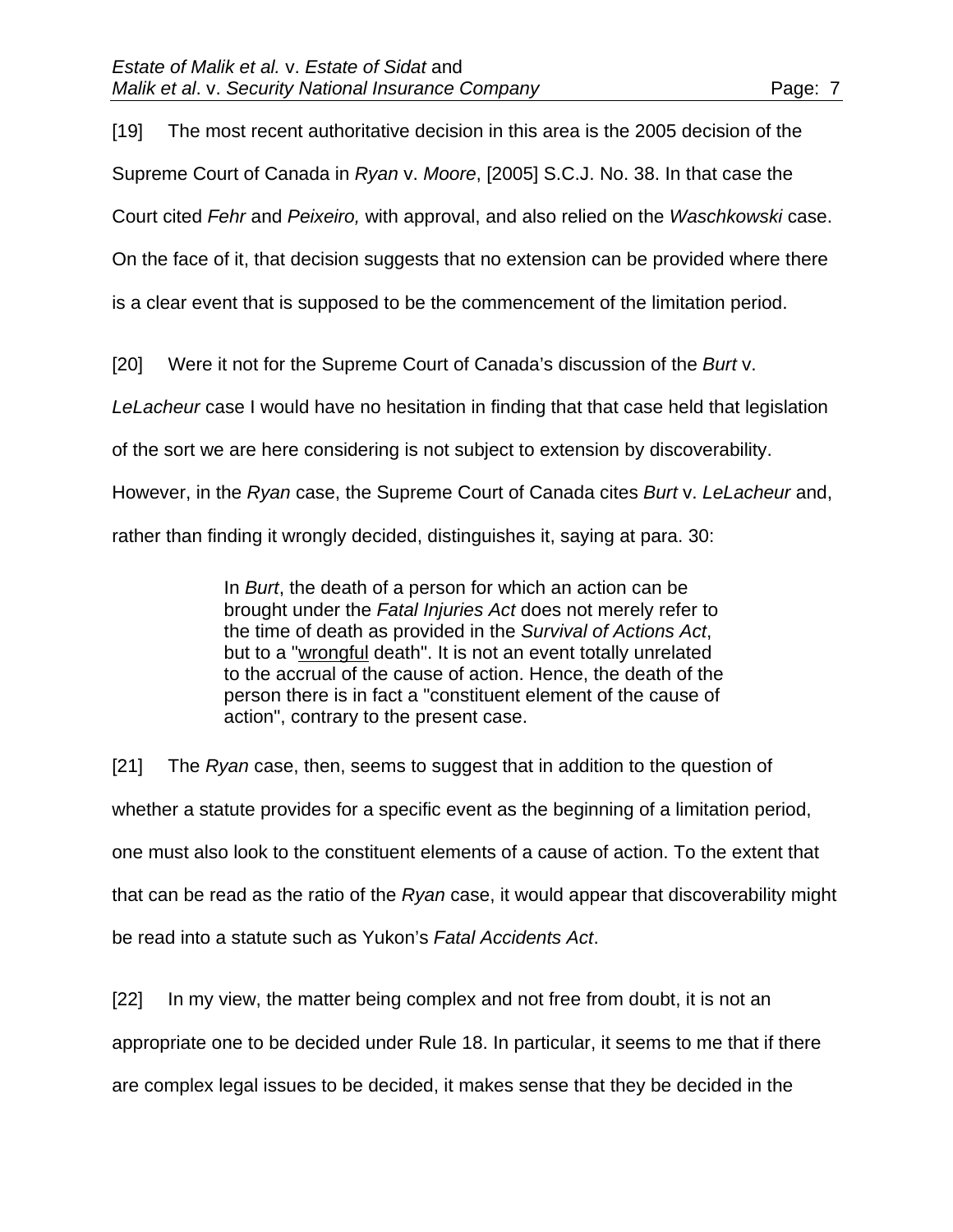context of either a summary trial under Rule 19 or after trial, so that if the matter is appealed on an issue of law it is appealed together with any other matters that are appealable rather than being dealt with separately. It would be a different matter if the issue was a straightforward issue of law; however, in my view, Rule 18 is not an appropriate vehicle to decide a complex issue of law such as the one that I have before me.

[23] That is not the end of the matte, though, because even assuming discoverability might be a factor under the statute, it is clear from the decision of this Court in *Malcolm* v. *Kushniruk*, 2005 YKSC 51, that the onus in a summary judgment application will be on the plaintiff to demonstrate that there is some case to be put forward on the issue of discoverability.

[24] The evidence that I have before me consists of the affidavit of Muhammed Javed, who is the litigation guardian in this matter. He deposes to the situation of Naheed Malik, the widow of Khalid Malik, in the period following his death, and he deposes that she was in difficult circumstances, with limited abilities in English and limited support in Canada. She ultimately returned to Pakistan, where she continues to reside.

[25] The affidavit, I must say, is very weak in terms of showing that the plaintiff, Naheed Malik, could not reasonably have discovered the material facts necessary to bring this action during the limitation period and, indeed, quite quickly after the death of her husband. It is weak evidence but it is not no evidence. Were this, again, a summary trial I would have no hesitation in finding the affidavit insufficient for the plaintiff to meet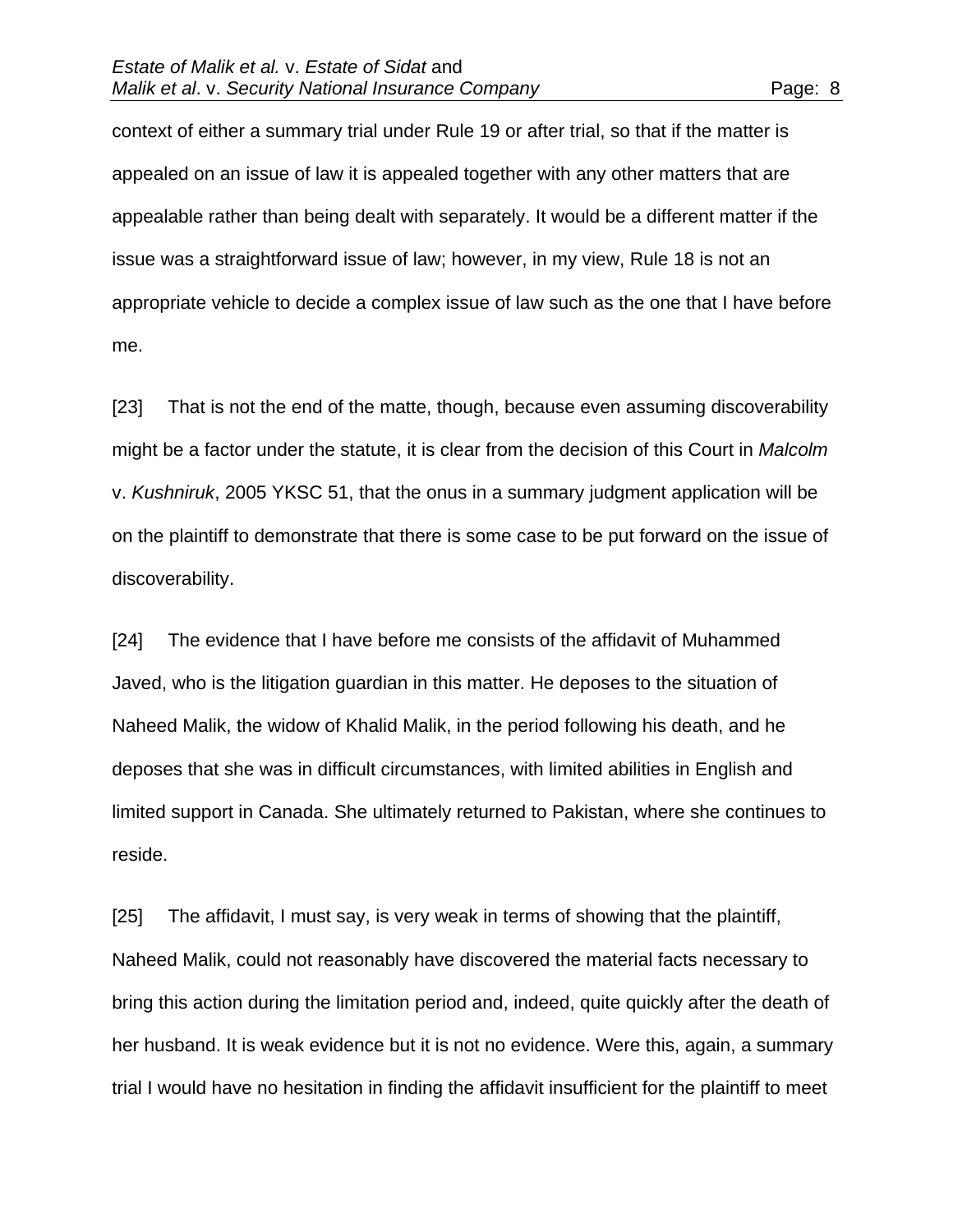the onus on her in respect of discoverability. The evidence does, however, go far enough, it seems to me, on a summary judgment application to show that the matter is not completely devoid of merit and to demonstrate that it is appropriate that the matter not be struck under Rule 18.

[26] For that reason, I decline to strike the portions of the statement of claim that are in issue. Costs will be in the cause.

[27] Counsel, there was a third application, that being an application for amendment. I take it, given my reasons, that that application should be allowed, or am I wrong in that regard?

#### [Submissions re amendment application]

[28] This is an application to amend the statement of claim to allege that the action is brought pursuant to the *Fatal Accidents Act*. The original statement of claim alleged that the action was brought pursuant to the *Survival of Actions Act*.

[29] As I understand it, and I do not have the statement of claim in front of me right now, the reference to the *Survival of Actions Act* was to s. 2. In fact, the action in part is brought pursuant to s. 4 of the *Survival of Actions Act* through the *Fatal Accidents Act*.

[30] The defendant argues that there may be prejudice to it in that this application is brought after the expiry of the limitation period. I have ruled in earlier reasons this afternoon that it is not entirely clear that the matter ought to be dismissed on the limitation period argument. Nonetheless, the defendant suggests that further prejudice might arise in that we are now well beyond the date on which the statement of claim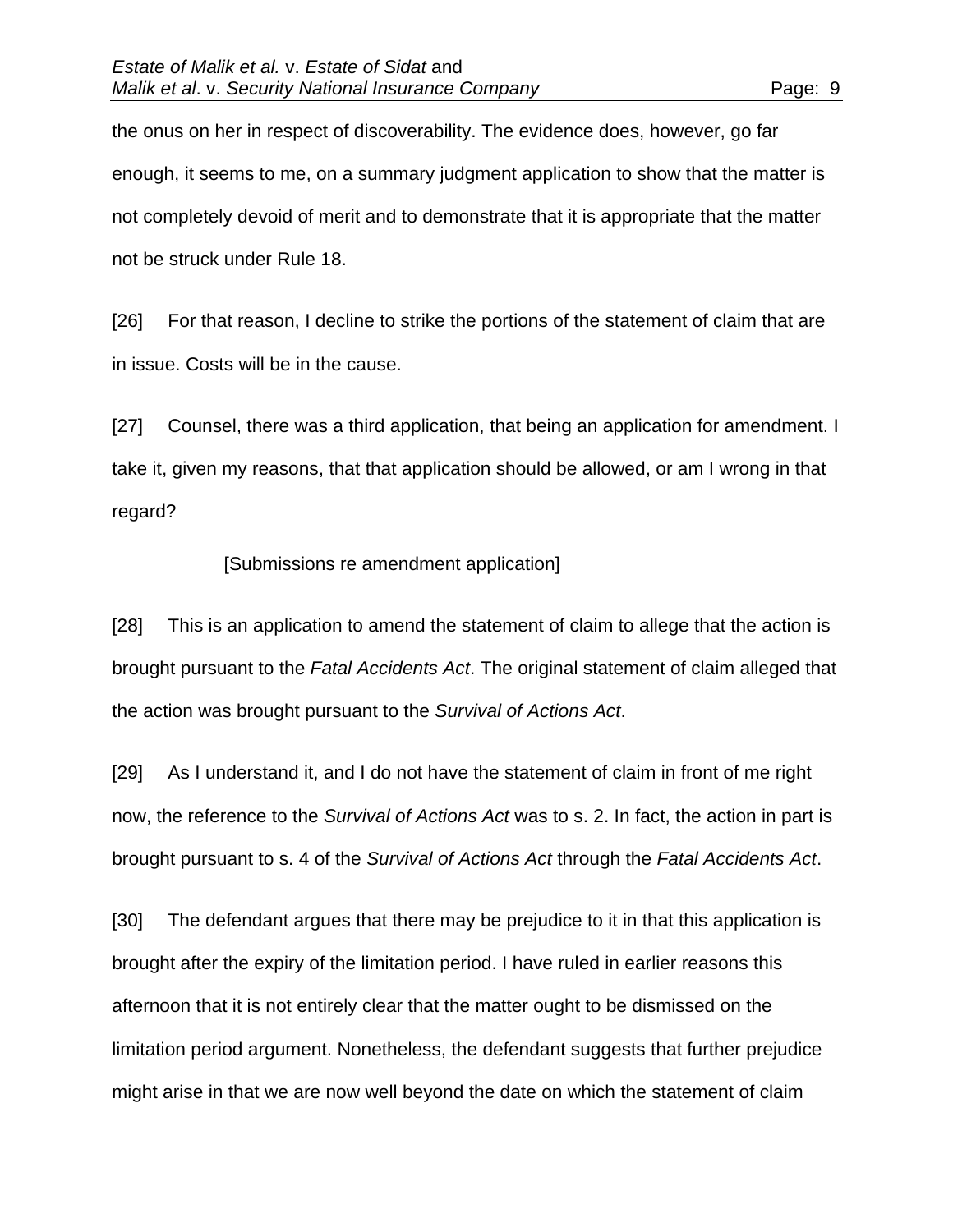was filed and, further, a further period of time has passed.

[31] In my view, the suggested amendment is not prejudicial to the defendant. It will not extend the limitation period, in the sense that the limitation period did not cease to run until the date that the writ of summons was filed. I do not see any prejudice arising due to the amendment as a result of the fluxion of time between the date of filing of the writ and today's date, because in my view it was not, and is not, necessary to refer to the *Fatal Accidents Act*.

[32] Rule 20 provides that:

A pleading shall be as brief as the nature of the case will permit and must contain a statement in summary form of the material facts on which the party relies, but not the evidence by which the facts are to be proved.

[33] With respect to objections on points of law or pleadings on conclusions of law, both Rule 20(9) and 20(10) are permissive in allowing conclusions of law or objections of law to be contained in pleadings. While it is good pleadings practice to include reference to a statute that is relied upon, it is not necessary to do so, and therefore the absence of the reference to the *Fatal Accidents Act* - no pun intended, but - is not fatal.

[34] In the result, the amendment, while consistent with good pleadings practice and while it assists in defining the action more carefully, is not necessary, and therefore its inclusion will not in any way prejudice the defendant. I am, therefore, going to allow the amendment.

[35] For simplicity's sake I am going suggest as well, although it is not asked for, that I allow an amendment to plead s. 4 of the *Survival of Actions Act*. I will not do that if that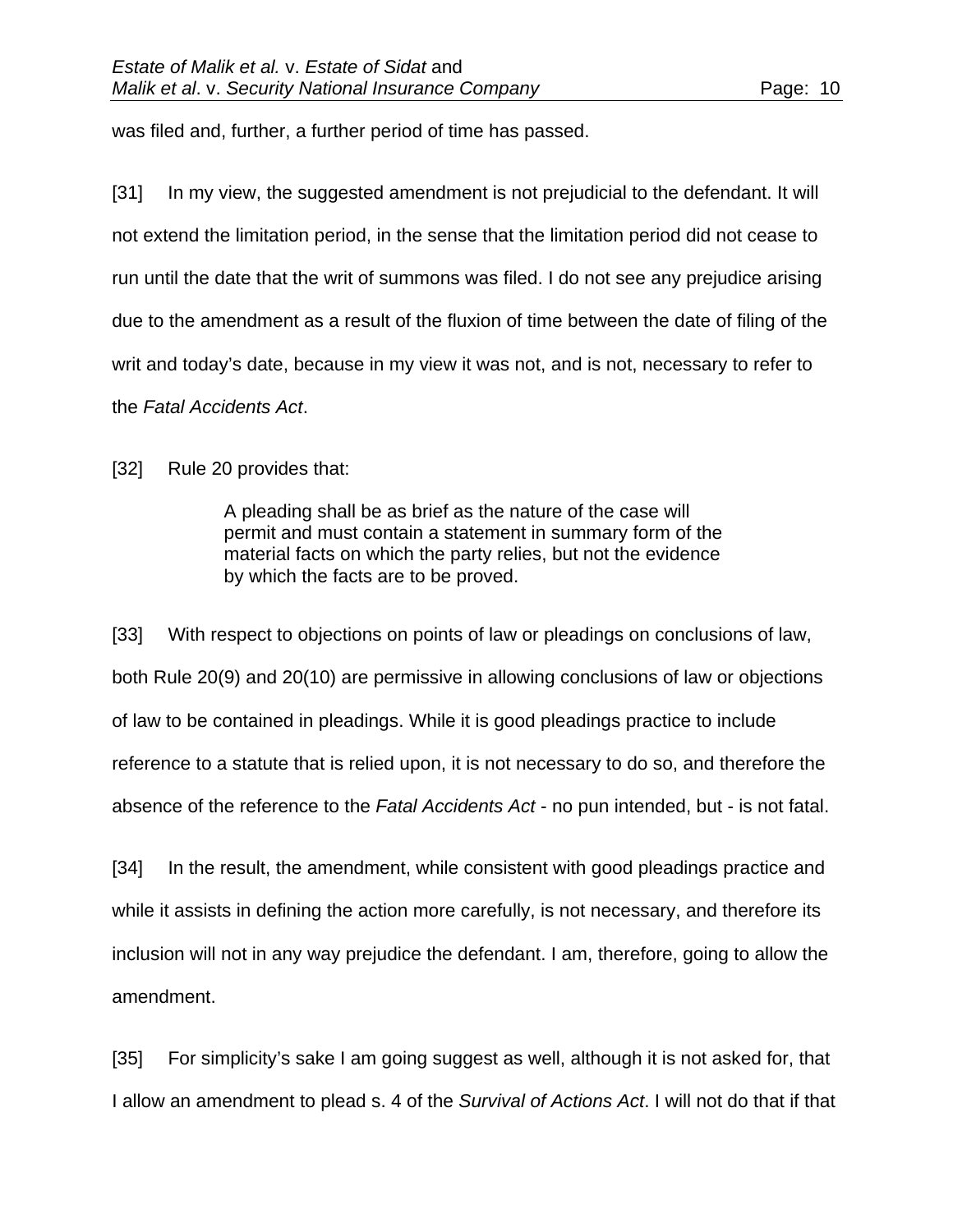is objected to on grounds that are not already covered by my decision, but it just seems to me that it ought to be in the pleading. Mr. Hembroff, do you have any objection to that?

[36] MR. HEMBROFF: No objections, My Lord. I understand the point.

[37] THE COURT: All right, thank you. I do not want you to have to come back. All right, thank you, and costs of this application, unless there is argument otherwise, will be in the cause. Is there any --

[38] MR. HEMBROFF: The only point, I just noted from that decision that I got from Justice Manderscheid just recently, is that the application of the plaintiff was successful to amend, and his view was that regardless of success or failure of that application, an application to amend, costs go to the opposite party.

[39] THE COURT: Were you not here already, and had I--

[40] MR. HEMBROFF: I was here already, sir.

[41] THE COURT: -- been under the impression that you spent a great deal of time on this --

[42] MR. HEMBROFF: I was here already, sir, so.

[43] THE COURT: -- I would have granted you costs, but --

[44] MR. HEMBROFF: Right, but --

[45] THE COURT: -- given the circumstances, I am not going grant the